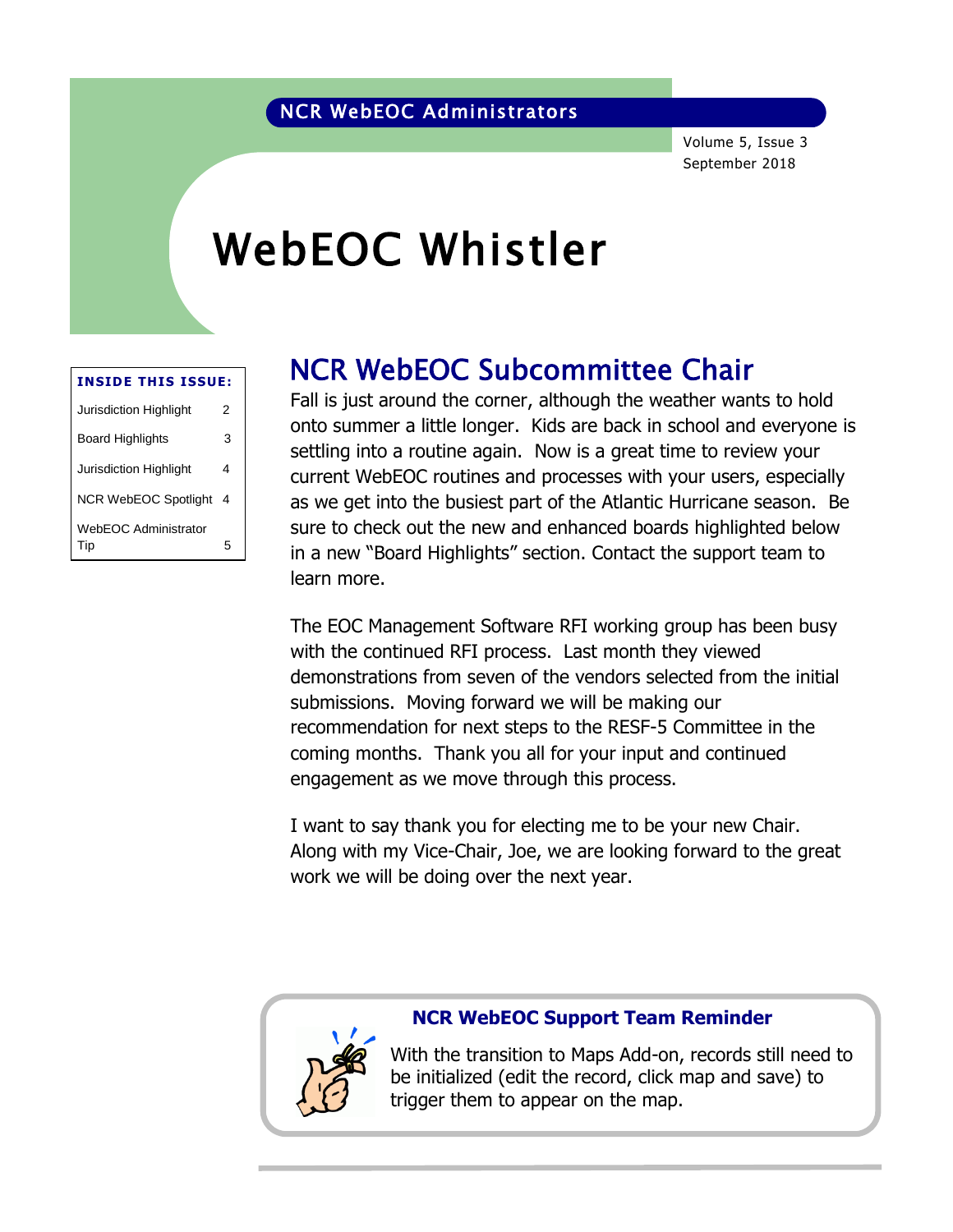### Page 2 WebEOC Whistler

### Washington Metropolitan Airports Authority's Special

#### Event Planning by Greg Vernon

After years of heartbreak, on June 8, the National Capital Region was finally able to welcome home a major sport franchise championship team. For the Washington Metropolitan Airports Authority, win or lose, the team had to travel home from Las Vegas, which meant significant special event planning to accommodate the team, family members, staff, media and their fans; while maintaining normal airport operations at Washington Dulles International Airport.

As soon as the horn sounded ending Game 5, staff from Airports Authority's operations, police, fire, communications and emergency management began to implement the special event action plan. The plan called for continuous use of WebEOC from key stakeholders within the Airports Authority and airport tenants throughout the event. At 1000, on June 8, the Emergency Operations Center (EOC) activated and United Command was established. During the event, WebEOC was used to gather situational awareness, both on airport property and within the region; collect and document event objectives; ensure notifications and updates were distributed; support security measures; share valuable information; and, maintain an interactive battle rhythm. Like most events, the situation is mostly fluid. The establishing of coordinated effort between Unified Command and the EOC, with application of WebEOC to collect and share information, led to the overall success of the event.

Using this event as a staple, Emergency Management and Preparedness continues to work with our partners across the Airports Authority to help navigate the system and experience the benefits of a platform to share information and maintain situation awareness.

- The next NCR WebEOC Subcommittee will be a conference call on **Tuesday, October 9th**
	- Remember to share your local drills on the NCR Administrator board
	- Board Tutor is now ready for implementation; contact the NCR WebEOC Support Team to discuss boards to setup in your jurisdiction
	- Submit enhancement requests for boards that have not been updated to the new look and feel

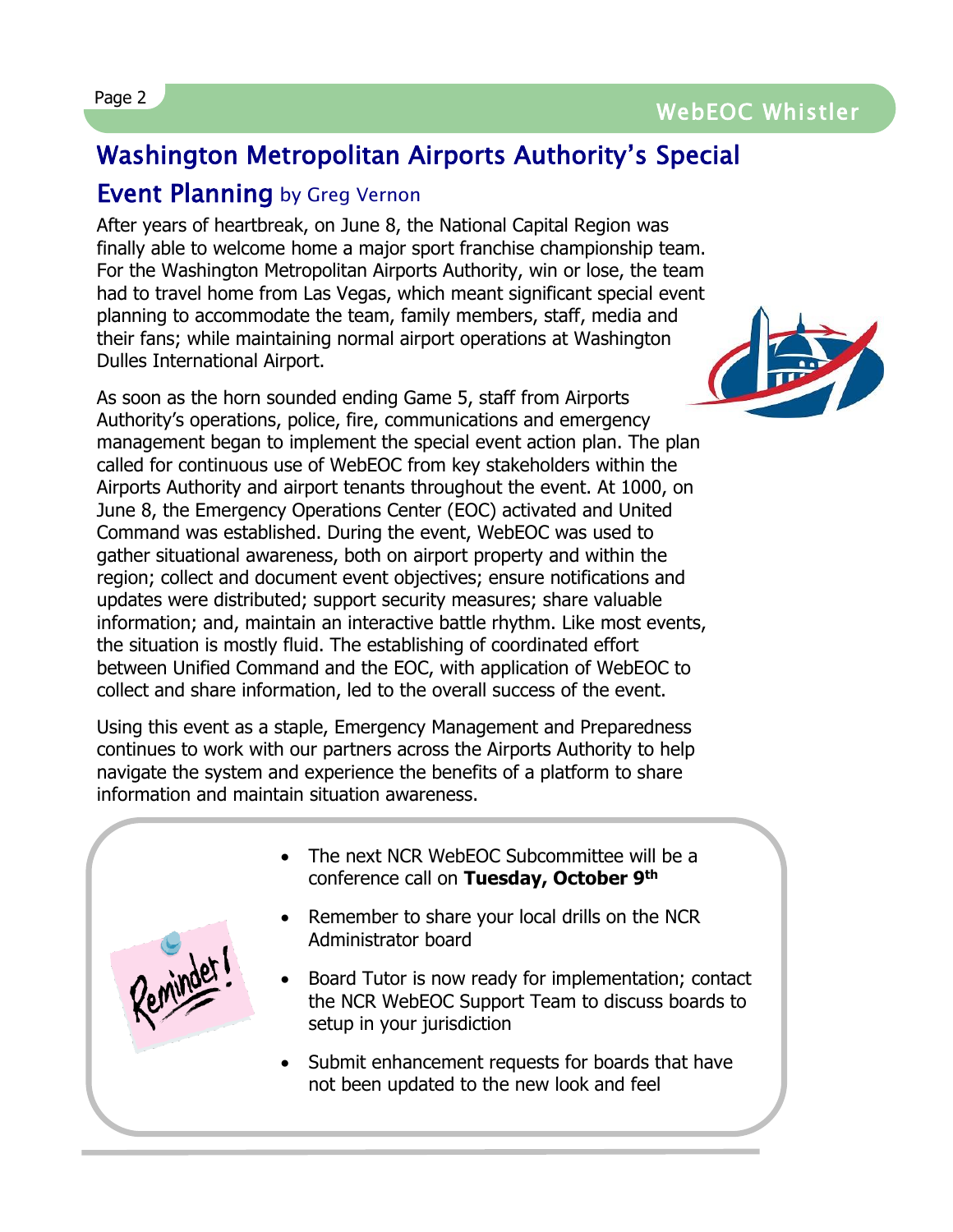## WebEOC Whistler Page 3 WebEOC Whistler

### Board Highlights

During the August NCR WebEOC Administrator meeting several board enhancements and new boards were shared. Here are the highlights:

**Loudoun EOC staffing/Roster –** This operational board enables staff to identify and populate EOC positions for one or more operational periods during activations. The board further illustrates through an organization chart who is filling what positions during shift briefings.

**Fairfax County Outreach Tracking Board** – tracks data gathered for outreach events attended by the jurisdiction's Office of Emergency Management staff and volunteers.

**Fairfax County Asset Tracking Board** – maintains a record of assets and inventory for tracking and resource allotment management. This view is part of the NCR Resource Management board to avoid duplicate entries and sharing among boards.

**Fairfax County Logistics Controller/Mission Board** – enables identified tasks assigned from the controller in the Request for Assistance board to a mission tracking view for the mission tracking group.

**NCR Infrastructure Status Board** – was modified with tabbed sections to incorporate status information from airports and the toll road.

**Maps** – can now use one field for representing different icons for a board while using the status color to shade the icon (e.g. The shelter board can be mapped to show different icons based on the type of shelter with the icon color representing the associated status color).

**NCR EOC Status Map**– is now enabled for Maps add-on which means you can establish a board layer based on the NCR EOC Status records.

#### Preparedness Quote

**"Being prepared for a disaster is like being prepared for any other important event in life."**

―www.disaster-survival-resources.com

*If you have any content ideas or future information you would like to see included in this newsletter, please email support@ncrwebeoc.com*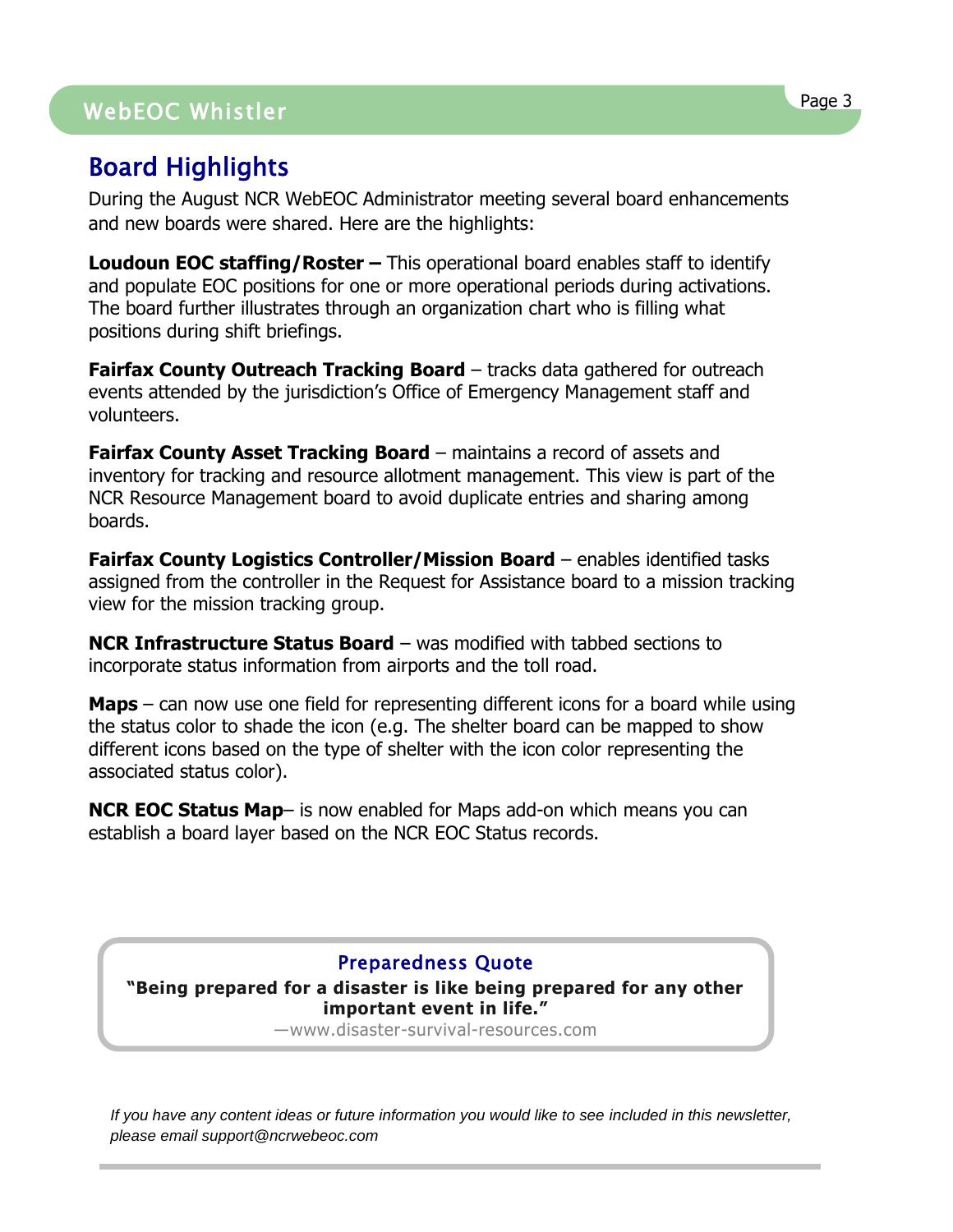### Montgomery County Enhances WebEOC User

### **Proficiency** by Matt Miziorko

In an effort to enhance WebEOC user proficiency Montgomery County has started to produce monthly reports for department leaders. Previously, the Office of Emergency Management & Homeland Security (OEMHS) would maintain internal records which were available at the request of any department or partner agency.

Beginning January 2018, OEMHS began sending reports to department, partner agency and ESF leads detailing employee responsiveness for the previous month's drill. So far this has yielded significant success in raising employee proficiency in WebEOC, with one agency now having a 92% completion rate.

In 2019, Montgomery County will begin making departmental completion statistics for WebEOC drills a public record through the county's open data portal.

### NCR WebEOC Spotlight

**Si Ahmad** has been a police officer with the Town of Herndon for 23 years. He recently transitioned into the role of Deputy Emergency Manager and has been commander of several large scale events, such as the Annual Herndon Festival and Fourth of July Fireworks.

At Herndon, officers wear many hats. Along with Emergency Management, Si commands the Communications, Records, and Training and Recruitment sections. Si is the town administrator in WebEOC and will be updating the Town's Emergency Plan this coming spring.

Si has an Associate degree in Administration of Justice from Northern Virginia Community College, a Bachelor's degree in Administration of Justice from George Mason University, as well as, a Master's degree in Education from George Mason University.

When not at work, Si enjoys time with his family. He loves playing basketball and football with his boys and family gatherings with his wife.







L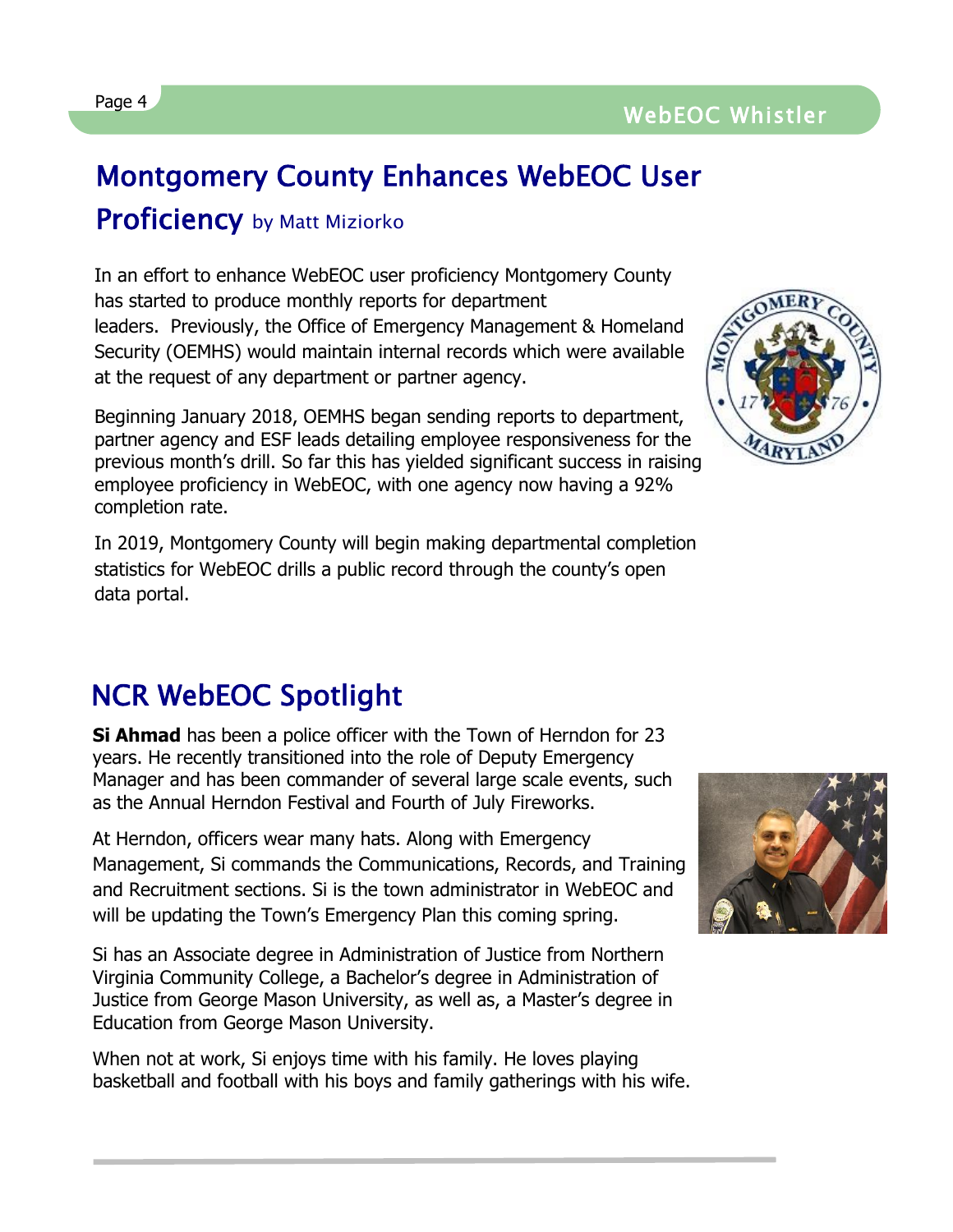

#### **Mapping (linking) to a Regional Incident**

To promote or share information to the NCR boards requires no setup or incident mapping. To communicate information through Fusion to a system that uses incident mapping (e.g. VDEM), here are steps to follow.

- Create your local incident, if appropriate
- From the **Incidents** (1) section within the **Administrator Panel**, click on the **Incidents** (2) subtab.
- Click the **Actions** (3) Drop down and select **View Regional Incidents**

|                | <b>X</b> intermedix                        |                            |                                |                              |                                                    |  |  |
|----------------|--------------------------------------------|----------------------------|--------------------------------|------------------------------|----------------------------------------------------|--|--|
|                |                                            |                            | Mapping                        | System<br><b>Plugins</b>     | <b>Incidents</b><br><b>Users</b><br><b>Process</b> |  |  |
|                |                                            |                            |                                | Reporter<br><b>Simulator</b> | <b>Archives</b><br>hcidents<br><b>Master Views</b> |  |  |
| Actions $\sim$ | + Create Incident                          |                            |                                |                              | <b>Active Incidents</b>                            |  |  |
|                | View Inactive Incidents                    |                            |                                |                              |                                                    |  |  |
|                | View Regional Incidents                    | Filter                     |                                |                              | $1 - 15$ of 15                                     |  |  |
|                | Incidents Report - View                    | Searchable $\hat{=}$<br>Co | Mapped To Regional $\doteqdot$ | Date $\triangle$             | Name <sup>A</sup>                                  |  |  |
|                | Incidents Report - Export CSV              | Ø                          |                                | 02/22/2017 11:01:41          | <b>LCPS Daily Operations</b>                       |  |  |
|                | <b>な</b> Run Report 面                      | ◎                          | $\bullet$                      | 08/28/2013 11:34:55          | <b>NCR Dev Test 1</b>                              |  |  |
|                | <b>な</b> Run Report 自                      | $\bullet$                  | $\bullet$                      | 08/16/2011 11:09:04          | <b>NCR Fusion Testing</b>                          |  |  |
|                | <b><math>\bigoplus</math></b> Run Report 画 | ◎                          |                                | 04/11/2014 08:02:47          | Sit Rep Demo 4-11-2014                             |  |  |
|                | <b>⇔</b> Run Report <del>■</del>           | $\bullet$                  |                                | 12/19/2013 12:58:11          | Tmp - JAHOC Daily Ops - 2013                       |  |  |
|                | <b>な</b> Run Report 自                      | Ø                          |                                | 12/30/2011 11:34:10          | Training - 2012                                    |  |  |
|                | <b>な</b> Run Report 自                      | ◎                          | $\bullet$                      | 01/02/2013 09:27:04          | Training - 2013                                    |  |  |
|                | <b>な</b> Run Report 自                      | $\bullet$                  | $\bullet$                      | 01/14/2014 14:33:55          | Training - 2014                                    |  |  |
|                | <b>な</b> Run Report 自                      | $\bullet$                  |                                | 01/22/2015 10:14:28          | Training - 2015                                    |  |  |
|                | <b><math>\bigoplus</math></b> Run Report 画 | ◎                          |                                | 01/04/2016 10:04:01          | Training - 2016                                    |  |  |
|                |                                            | $\bullet$                  | $\bullet$                      | 01/13/2017 11:10:56          | Training - 2017                                    |  |  |
|                | <b><math>\bigoplus</math></b> Run Report   | ◎                          |                                | 01/02/2018 09:06:45          | Training - 2018                                    |  |  |
|                | <b>な</b> Run Report 自                      |                            | $\bullet$                      | 07/03/2018 11:34:05          | VDEM - 2018-08-12 Charlottesville Rally            |  |  |
|                | <b>な</b> Run Report 自                      | Ø                          | ◉                              | 06/16/2016 09:41:30          | VDEM Exercise 6-16-2016                            |  |  |
|                | <b><math>\bigoplus</math></b> Run Report 画 | ◎                          |                                | 08/10/2018 16:23:42          | WMATA - Unite the Right Rally 8-12-2018            |  |  |
|                |                                            |                            | 1<br>$\alpha$<br>$\mathbf{w}$  |                              |                                                    |  |  |

• Locate the appropriate regional incident and click the link **Subscribe to Incident** and wait.

« Back to Incidents

#### **Regional Incidents**

#### 106 - 115 of 115 Filter Clear Filter Name <sup>A</sup> Date Published  $\hat{\div}$ Host $\hat{=}$ Publisher  $\hat{=}$ VDEM - 2018-05-18 Statewide Flooding 05/18/2018 **VDEM VDEM A** Subscribe to 10:40:40 Fusion Operations Incident 05/31/2018 VDEM - 2018-05-31 Severe Weather **VDEM VDEM A** Subscribe to 07:51:41 Fusion Operations Incident